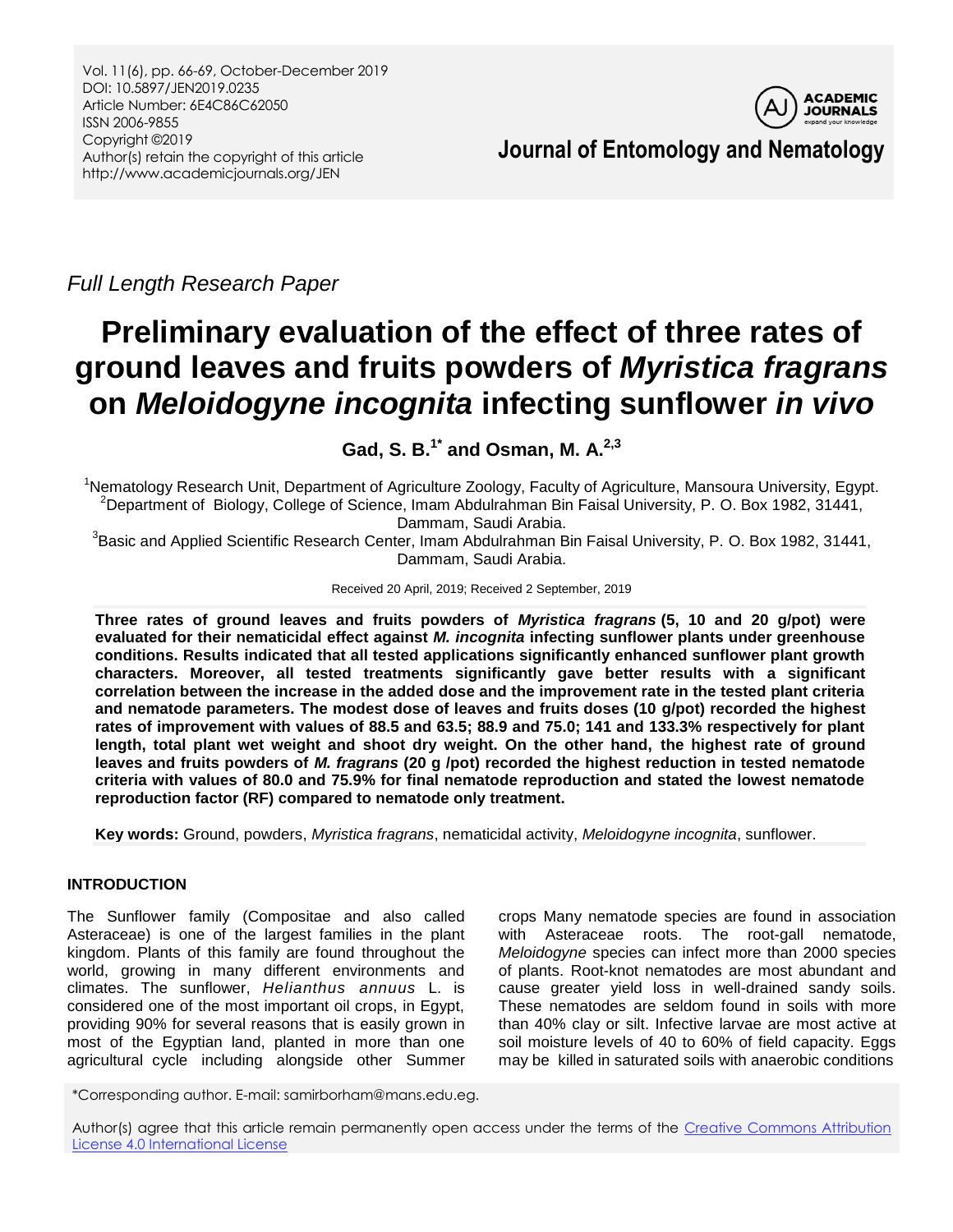(Schwartz, 2007). Nematode infection affect crop production and quantity and decrease nutrients plant absorption by plants causing shortage of fertilizers available amount. The environmentally friendly alternatives control methods are required for nematode management. Biological control is one possible safe alternative to nematicides for disease management, and is likely to be free from toxic residual effects. The approach of combining biological control agents to manage various soil borne pathogens including plant parasitic nematodes has been investigated extensively (Al-Ghanam, 2011). Less attention has been devoted to methods which improve plant health for the purpose of increasing tolerance to existing nematode populations. Application of organic soil amendments is a traditional control method for plant-parasitic nematodes and it is considered a part of nematode-management programs (Oka, 2010). A variety of organic amendments, such as animal and green manures, nematicidal plants and proteinous wastes, are used for this purpose, but nematode control efficacy is not always satisfactory (Trivedi and Barker, 1986). The advantages of organic amendments in improving crop performance are well known (Gallaher and McSorley, 1995). *Myristica fragrans* (nutmeg) is an aromatic evergreen tree that belongs to the plant family Myristicaceae. Nutmeg is known to have an important role in plant defense, protecting against many infections, infestations, and diseases. Its uses in traditional medicine have been reported (Latha et al., 2005). Essential oils from the nutmeg seed have applications in controlling harmful organisms, and they have been shown to be toxic to insects such as cockroaches (Krishnamoorthy et al., 2001). Nutmeg essential oil showed nematicidal activity against the southern root-knot nematode *M. incognita* (Tylenchida: Heteroderidae) (Gotke and Maheswari, 1990). However, nematicidal effects of dried leave powders of *M. fragrans* against *M. incognita* have not been reported. In this study, three rates of ground leaves and fruits powders of *M. fragrans* was evaluated for their nematicidal activity against *M. incognita* infecting sun flower plants under greenhouse conditions.

#### **MATERIALS AND METHODS**

A greenhouse experiment was conducted to study the impact of three rates of *M. fragrans* leaves and fruits ground into powders in comparison with oxamyl (Vydate 24% E.C, Methyl-N'N'- dimethyl-N [(methyl) carbamyloxy]-1- thioxamidate at 0.3 ml/plant) against *M. incognita* infecting sunflower plant cv. Giza 1 as a susceptible host at 28± 3ºC. Three seeds of sunflower were separately sown in each plastic pot (15 cm), filled with 1 kg steam-sterilized sandy soil. Two weeks later after seeds had germinated, seedlings were thinned into one seedling / pot. At this time, 52 seedlings were separately inoculated with 1000 eggs of *M. incognita* collected from infected roots of coleus (*Coleus blumei)* that were extracted from infected roots by sodium hypochlorite (NaOCl) solution (Hussey and Barker, 1973). Four sunflower seedlings were left without nematode and any treatment to serve as a control. Three rates of *M. fragrans*

powders (5, 10 and 20 g / pot) were separately introduced and mixed with the soil surface of each treated pot. At the same time, four sunflower seedlings with nematode received oxamyl at the recommended dose (0.3 ml/ seedling) only and another four seedlings had nematode only, while four pots without nematode and any treatment served as control. Plastic pots were arranged in a completely randomized design. Pots were watered with tap water as needed. Plants were harvested 45 days after nematode inoculation. Data dealing with plant length, fresh root and shoot weight were determined and recorded. Dry shoot weight was also estimated and recorded. Nematodes were extracted from 100 g soil using sieving and modified Baermann-pan technique (Goodey, 1957). The nematode suspension were examined using a Hawksely counting slide with an anatomy microscope to quantify the juveniles number, then the juveniles number per pot was calculated and recorded. Number of galls, eggmasses, females, and endo-parasitic forms (development stages) in roots were counted and recorded (Bybd et al., 1983). Data were subjected to analysis of variance (ANOVA) (Gomez and Gomez, 1984) followed by Duncan multiple range tests (DMRT) to compare means (Duncan, 1955).

## **RESULTS AND DISCUSSION**

Table 1 summarizes the influence of three rates (5, 10 and 20) of *M. fragrans* powders in comparison with oxamyl against *M. incognita* infecting sunflower plant cv. Giza 1 at 28± 3ºC. Results indicate that all tested applications significantly improved sunflower plant growth characters. Moreover, all tested treatments significantly gave better results with a significant correlation between the increase in the added dose and the improvement rate in the tested plant criteria. The lowest leaves and fruits doses (5 g /pot) recorded the lowest rates of improvement in the plant length (40.4 and 51.9%), the total plant wet weight (15.0 and 52.9%) and shoot dry weight (16.7 and 125%) respectively for leaves and fruits. Meanwhile, the modest dose of leaves and fruits (10 g /pot) recorded the highest rates of improvement with values of 88.5 and 63.5; 88.9 and 75.0; 141 and 133.3% respectively for plant length, total plant wet weight and shoot dry weight. On the other hand, the highest dose of groundleaves and fruits powders of *M. fragrans* recorded intermediate results for the same tested plant measurements compared to nematode alone.

Table 2 represent the influence of three rates (5, 10 and 20) of ground leaves and fruits powders of *M. fragrans* in comparison with oxamyl on *M. incognita* reproduction criteria, juveniles in soil as wells as galls, eggmasses, females and development stages numbers on sunflower plant roots *in vivo* at 28± 3ºC. The results showed a positive correlation between increased tested dose and reduced nematode reproduction rate. The highest rate of ground leaves and fruits powders of *M. fragrans* (20 g /pot) recorded the highest reduction values in tested nematode criteria with values of 80.0 and 75.9% for final nematode reproduction and stated the lowest nematode reproduction factor (RF) compared to only nematode treatment. Moreover, the lowest rate of ground leaves and fruits powders of *M. fragrans* (5 g /pot) recorded the lowest reduction values in the tested nematode criteria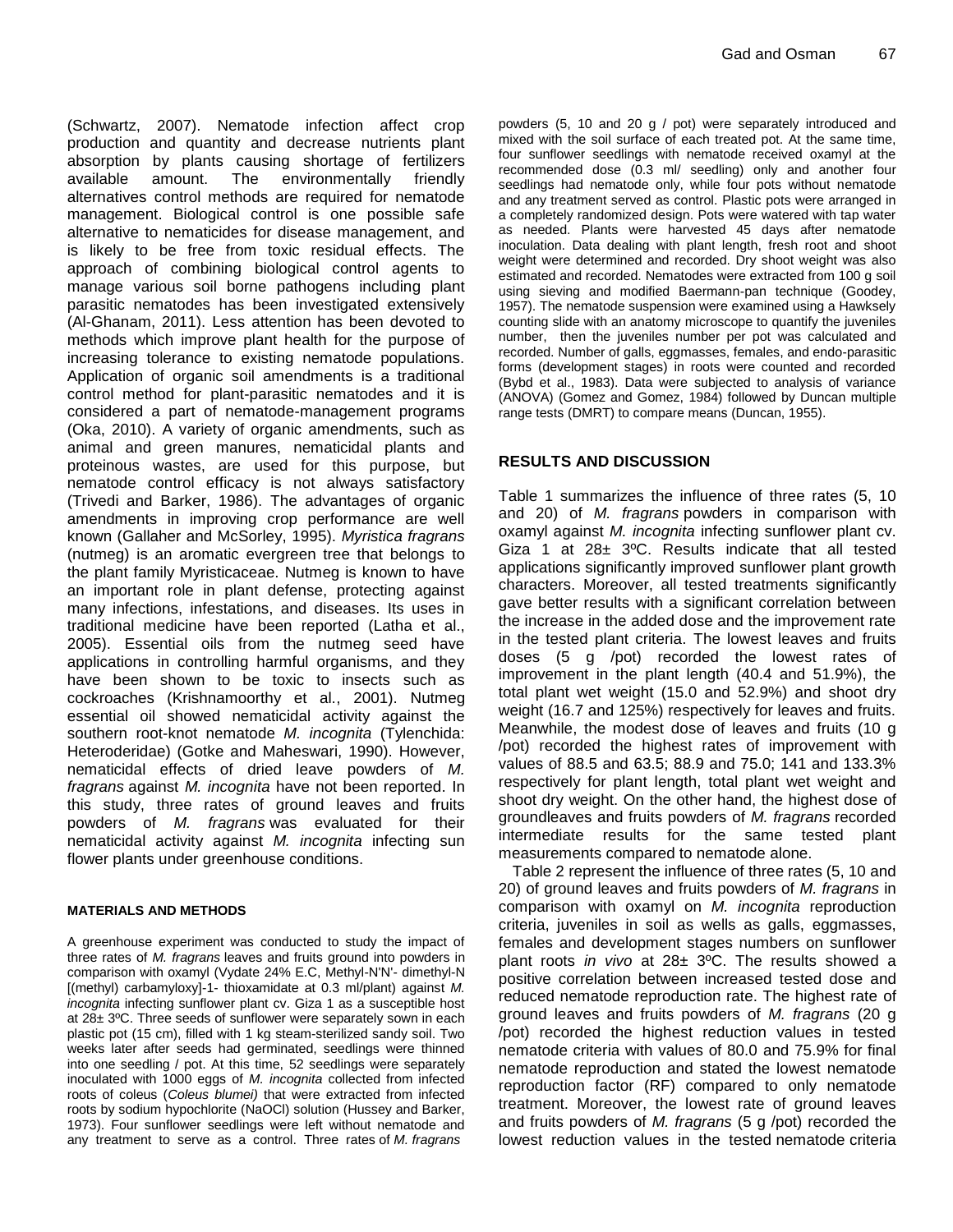**Treatment Dose \*Plant growth response Length of shoot (cm) Length of root (cm) Total plant length (cm) Inc.% Fresh weight (g) Total plant F. wt (g) Inc.% Shoot dry weight (g) Inc.% Shoot Root** *Myristica fragrans* leaves 5  $50.0^b$  $23.0^{b}$  $73.0<sup>b</sup>$ 40.4 14.8<sup>c</sup>  $2.8<sup>d</sup>$  $17.6<sup>c</sup>$ 15.0  $1.4^b$ 16.7 10  $68.0^a$  $30.0<sup>a</sup>$  $98.0<sup>a</sup>$ 88.5 23.5<sup>a</sup>  $5.4^\circ$  $28.9^{a}$ 88.9 2.9<sup>a</sup> 141.6 20  $55.0^b$  $25.0<sup>b</sup>$  $80.0<sup>a</sup>$ 53.8  $20.5^b$  $5.0<sup>c</sup>$  $25.5^a$ 66.7 2.8<sup>a</sup> 133.3 *Myristica fragrans* seeds 5  $54.0^b$  $25.0<sup>b</sup>$  $79.0^{b}$ 51.9 19.2<sup>b</sup>  $4.2^c$  $23.4^{a}$ 52.9  $2.7^a$ 125.0 10  $55.0^b$  $30.0<sup>a</sup>$  $85.0^{a}$ 63.5  $20.6^b$  $6.2<sup>b</sup>$  $26.8<sup>b</sup>$ 75.0  $2.8^a$ 133.3 20  $52.0^{\circ}$  $30.0<sup>a</sup>$  $82.0^{\circ}$ 57.7 21.4<sup>b</sup>  $5.2^{\circ}$  $26.6^{b}$ 73.9  $2.8^a$ 133.3 Oxamyl  $+N$  53.9<sup>c</sup>  $30.1^a$  $84.0^{a}$ 61.5 19.1<sup>b</sup>  $7.5<sup>a</sup>$  $26.6^{b}$ 73.9  $2.8^a$ 133.3 N alone  $34.0^d$  $18.0<sup>c</sup>$  $52.0<sup>c</sup>$  $- 13.5^{\circ}$  $2.8<sup>d</sup>$  $15.3^{b}$  $- 1.2^b$ - Plant free of any treatment and N  $50.0<sup>b</sup>$  $20.0<sup>c</sup>$  $70.0<sup>b</sup>$ 34.6 14.5<sup>c</sup>  $2.0<sup>d</sup>$  $16.5^{b}$ 20.9  $1.3^b$ 8.3

**Table 1.** Plant growth response of three rates of grounded leaves and fruits powders of *Myristica fragrans* in comparison with oxamyl against M. incognita infecting sunflower plant cv. Giza 1 at  $28 \pm 3$ °C.

N = eggs of M. incognita. \*Each value is a mean of four replicates. Mean values in each column followed by the same letter(s) did not differ at P< 0.05 according to Duncan's multiple- range test.

**Table 2.** Efficacy of three rates of grounded leaves and fruits powders of *Myristica fragrans* in comparison with oxamyl on development and reproduction of *M. incognita* infecting sunflower plant cv. Giza 1 at 28± 3ºC.

| <b>Treatment</b>                   | <b>Dose</b> | Nematode population in |                   |                   |              |                 |        |                   |      |                   |     |
|------------------------------------|-------------|------------------------|-------------------|-------------------|--------------|-----------------|--------|-------------------|------|-------------------|-----|
|                                    |             | Soil (J2               | Root / Plant      |                   | <b>Final</b> | <b>RF Pf/Pi</b> |        | No. of            | *RGI | No. of            | *EI |
|                                    |             |                        | <b>Female</b>     | D.V. stage        | population   |                 | Red. % | galls             |      | <b>Eggmasses</b>  |     |
| Myristica<br>fragrans leaves       | 5           | 900.0 <sup>b</sup>     | $22.0^{b}$        | 8.0 <sup>b</sup>  | $930.0^{p}$  | 0.93            | 44.4   | 19.0 <sup>b</sup> | 3.0  | 15.0 <sup>b</sup> | 3.0 |
|                                    | 10          | $406.0^{\circ}$        | $12.0^{b}$        | 5.0 <sup>b</sup>  | $423.0^{b}$  | 0.42            | 74.7   | 12.0 <sup>b</sup> | 3.0  | 2.0 <sup>b</sup>  | 1.0 |
|                                    | 20          | $327.0^\circ$          | 5.0 <sup>b</sup>  | 2.0 <sup>b</sup>  | $334.0^{b}$  | 0.33            | 80.0   | 8.0 <sup>b</sup>  | 2.0  | 0.0 <sup>b</sup>  | 0.0 |
| Myristica<br><i>fragrans</i> seeds | 5           | $600.0^\circ$          | $17.0^{b}$        | 3.0 <sup>b</sup>  | $620.0^{b}$  | 0.62            | 63.1   | 10.0 <sup>b</sup> | 3.0  | 1.0 <sup>b</sup>  | 1.0 |
|                                    | 10          | $420.0^\circ$          | 15.0 <sup>b</sup> | 3.0 <sup>b</sup>  | $438.0^{b}$  | 0.44            | 73.8   | $11.0^{b}$        | 3.0  | 1.0 <sup>b</sup>  | 1.0 |
|                                    | 20          | 390.0 <sup>c</sup>     | $12.0^{b}$        | 2.0 <sup>b</sup>  | $404.0^{b}$  | 0.40            | 75.9   | 6.0 <sup>b</sup>  | 2.0  | 1.0 <sup>b</sup>  | 1.0 |
| Oxamyl +N                          |             | $300.0^\circ$          | 5.0 <sup>b</sup>  | 2.0 <sup>b</sup>  | $307.0^{b}$  | 0.31            | 81.7   | 4.0 <sup>b</sup>  | 1.0  | 0.0 <sup>b</sup>  | 0.0 |
| N alone                            |             | $2500.0^a$             | $108.0^a$         | 66.0 <sup>a</sup> | $2674.0^a$   | 2.67            | ---    | $110.0^a$         | 5.0  | 100.0 $a$         | 5.0 |

\*N = eggs of *M. incognita.* \*\*Each value is a mean of four replicates. Mean values in each column followed by the same letter(s) did not differ at P< 0.05 according to Duncan's multiplerange test. \*Root gall index (RGI) or eggmasses index (EI): O = No galls or eggmasses; 1= 1-2 galls or eggmasses; 2= 3-10 galls or eggmasses; 3=11-30 galls or eggmasses; 4= 31-100 galls or eggmasses; 5 = More than 100 galls or eggmasses (Taylor and Sasser, 1978).